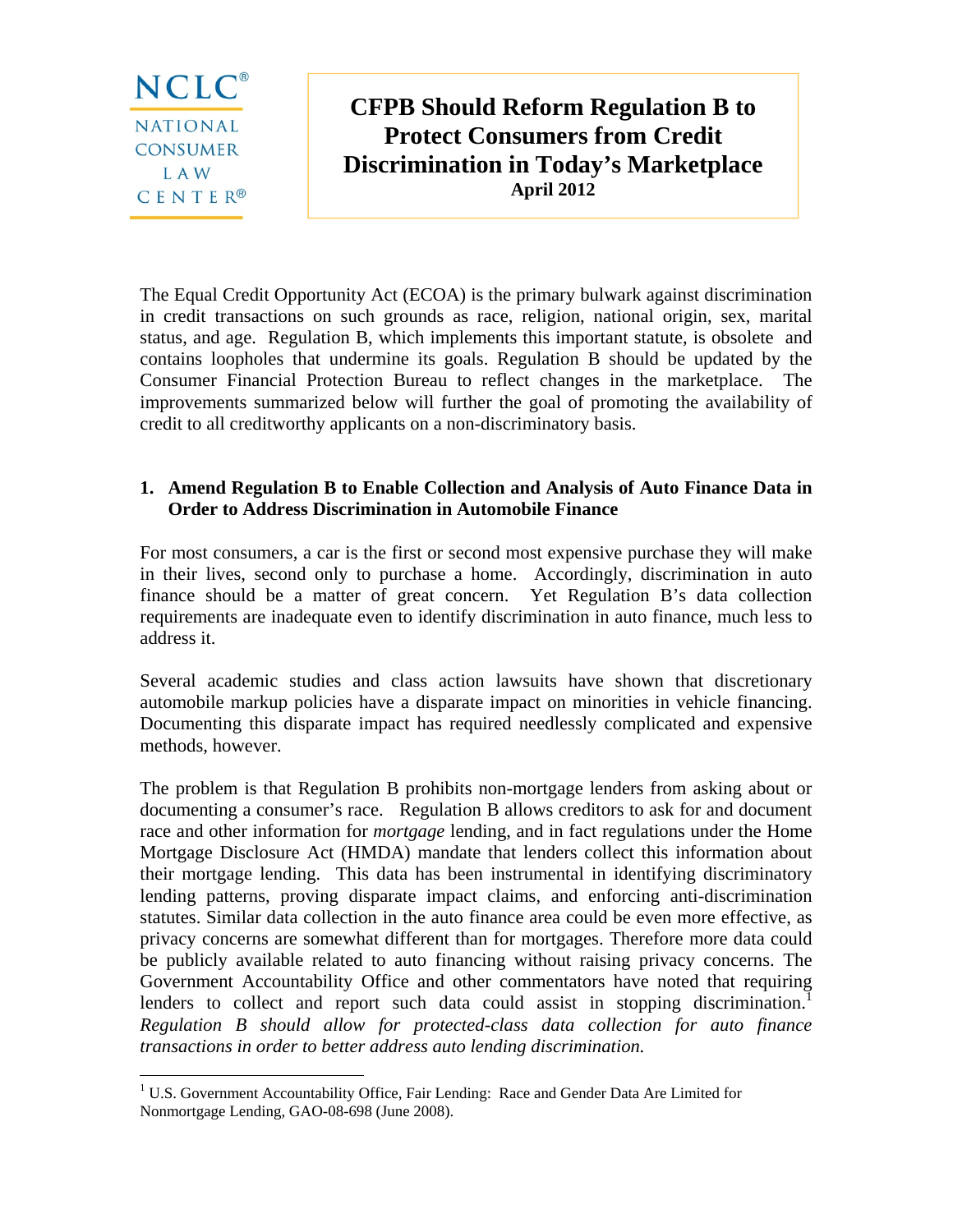#### **2. Strengthen Protections Against Reverse Redlining**

"Reverse redlining" is the practice of targeting borrowers or neighborhoods for offers of credit with disadvantageous terms based on race or other prohibited characteristics. Reverse redlining has led to a disproportionately high foreclosure rate in minority neighborhoods throughout the United States. The importance of ending reverse redlining cannot be overstated.

 Although a number of cases acknowledge that reverse redlining claims are cognizable under the FHA, the ECOA, the federal Civil Rights Act, and state discrimination statutes, inconsistency still exists among some courts. Explicit recognition that these types of claims are cognizable would aid the courts, clear up confusion, and help consumers who have been harmed by this form of discrimination. *The Bureau should update Regulation B to affirmatively state that reverse redlining claims are cognizable under the ECOA and Regulation B.*

Another problem is that courts have adopted unduly stringent requirements for proving reverse redlining. Borrowing from employment cases, courts have required the plaintiff to prove that he or she was qualified for the credit upon which the application was based. This requirement is an unnecessary barrier to a reverse redlining claim: if a borrower was given an abusive, unaffordable loan, the fact that he or she did not qualify for it should be treated as one of the reasons the loan is abusive, not as a barrier to the claim. *Regulation B should clearly indicate that evidence of intentional targeting of protected groups or communities with high concentrations of protected groups will establish a prima facie case of discriminatory treatment.*

*Regulation B also should make clear that, absent direct evidence, a prima facie case can be established with circumstantial evidence,* the elements of which would be: 1) the borrower is a member of a protected class or lives in a community with a high concentration of such borrowers; 2) the borrower applied for or was given a loan by the defendant; 3) the loan was given on substantially unfavorable terms and; 4) the lender either concentrates its business on such borrowers or communities or the lender makes loans on more favorable terms to other people or in other communities.

# **3. Promulgate Disparate Impact Regulations for the ECOA in Coordination with the FHA Disparate Impact Regulations**

One means of proving discrimination under the ECOA and the Fair Housing Act is proving disparate impact. Under a disparate impact theory, a creditor who may not be directly treating applicants differently on a prohibited basis may nevertheless commit illegal discrimination if the *effect* of the creditor's practices adversely impacts a protected class. This disparate impact standard was first enunciated in *Griggs v. Duke Power Co.* and is now widely used as a basis for proving discrimination under both the ECOA and the Fair Housing Act. The Bureau should promulgate disparate impact regulations for the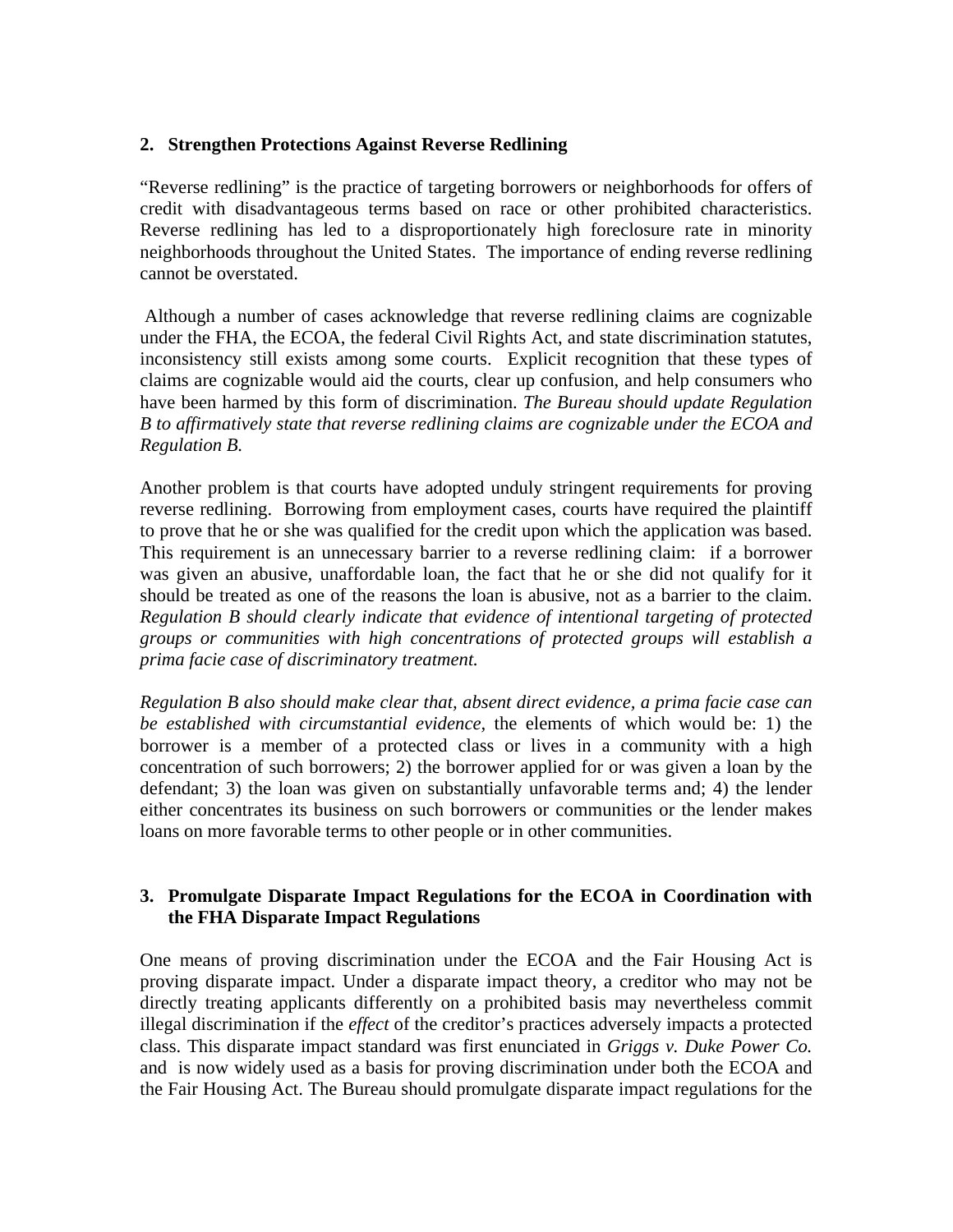ECOA, using the *Griggs* standard of proof and coordinating these efforts with the Department of Housing and Urban Development (HUD)'s Fair Housing Act disparate impact regulations. *Importing the Griggs standard of proof into Regulation B and coordinating those efforts with HUD would maintain consistency and provide a coherent set of applicable guidelines.* 

# **4. Amend Regulation B To Require an Adverse Action Notice When a Counteroffer is Made**

The ECOA requires a creditor who takes adverse action on an application for credit to give the applicant an adverse action notice. This requirement has the potential to deter bait-and-switch tactics, by alerting the consumer that the offered terms are less favorable than those for which the consumer applied. However, in its current form Regulation B undercuts this goal by defining "adverse action" not to include a refusal to grant credit on the terms requested if the creditor makes a counteroffer that the consumer accepts.

By creating this loophole for rejections accompanied by counteroffers, Regulation B encourages bait-and-switch tactics. For example, it means that borrowers can be presented with different loan terms at the point when the loan closes, without any indication that the terms have changed, and when it may be too late to find another lender.

In some circumstances, this gap will be filled by the risk-based pricing notice required by the Fair Credit Reporting Act (FCRA), but only when the offer of less favorable credit terms is due to a credit report or score—not when it is based on the discriminatory factors that the ECOA is intended to address. The Truth in Lending Act's requirement of early disclosures also does not fill this gap, as early disclosures are required only for certain mortgage loans, and even then do not directly inform the applicant that the terms requested have been changed. *Applicants who are offered less advantageous credit than that for which they applied should receive an adverse action notice regardless of whether they accept the creditor's counteroffer.* 

# **5. Expand Record Keeping Requirements to Include Brokers and Dealers**

The ECOA defines the term "creditor" broadly. It includes not only any person who regularly extends, renews, or continues credit, but also any person who regularly arranges for an extension, renewal, or continuation of credit.<sup>2</sup> Regulation B, however, interprets this definition narrowly. Under Regulation B, a person who refers applicants to creditors but does not participate in the credit decision is considered a "creditor" only for purposes of the ECOA's anti-discrimination provisions, but not its other requirements, including its record-keeping requirements.<sup>3</sup>

 2 15 U.S.C. §1691a (e).

<sup>3</sup> Reg. B, 12 C.F.R. §202.2(l).